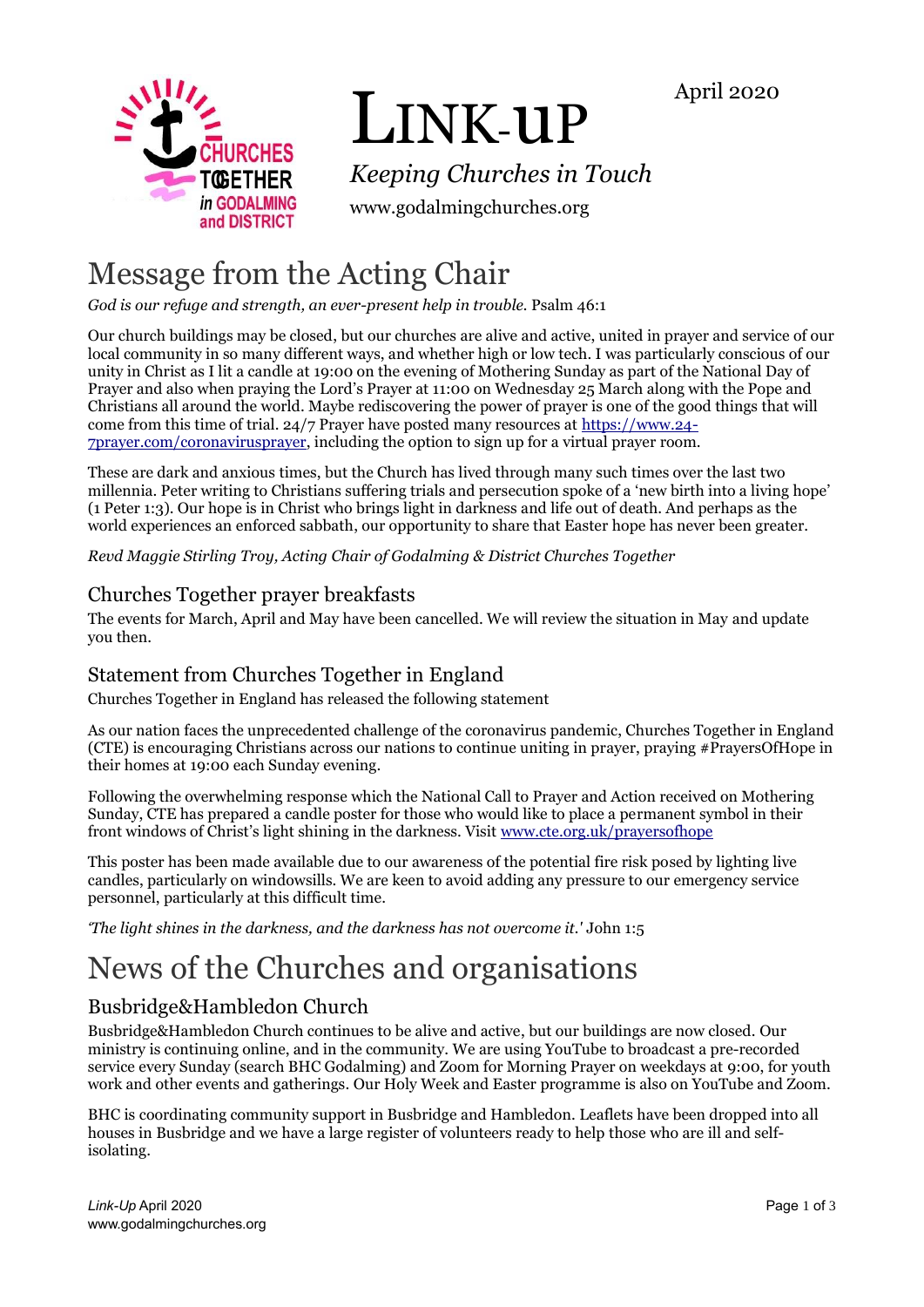Hambledon is working with the parish council, the village shop and the Merry Harriers pub to look after those self isolating.

[www.bhcgodalming.org](https://www.bhcgodalming.org/)

# St John's Parish Church, Farncombe

As the situation has been changing daily, we're only now getting some clarity as to what each church can do over the next few weeks/months. We now know (at least as far as the Diocese of Guildford is concerned) that all churches must be closed completely and that we cannot even livestream a service from the church. Everything must be done from the ministers' homes. At Farncombe we are still working out how we can best support the nearly 1/3 of our congregation who have no internet access. As well as emailing a weekly bulletin with the Sunday Service and sermon as pdf and audio file we are hand delivering a printed version round the parish. Our pastoral team is also keeping in touch with every church member by telephone.

#### **Fundraising concert for The Cellar and CAFOD**

A huge thank you to all those who supported Farncombe Music Club's Pink Floyd tribute band 'Any Colour You Like' fundraising concert, in aid of CAFOD and The Cellar. The event raised the magnificent total of just over £2,000 which will be split equally between these two charities. This is a fantastic result and thank you again to everyone!

[www.farncombe.org.uk](http://www.farncombe.org.uk/)

# Godalming Baptist Church

We at GBC have a YouTube Channel - what a steep learning curve for us all! We have divided the church into Pastoral Groups with individuals calling individuals on their list, and we have some who are able to go and shop for others and do doorstep deliveries. We are encouraging people in the church who do have email to send in favourite hymns and passages and jokes and funny stories etc and we will post these out to those stuck at home without computers and the rest will receive by email. Blessings, Sandra

[www.godalmingbaptistchurch.org.uk](http://www.godalmingbaptistchurch.org.uk/)

# Godalming United Church

Members of our congregation are in Pastoral groups who we are trying to support one another with phone calls and by post. Many folk do not have the internet. One of our members has organised a virtual Sunday service containing excerpts from previous services, but this is only available to those with internet access. May all these efforts help us all at this difficult time. Gwen Wheatman

[www.guc.org.uk](http://www.guc.org.uk/)

# St Edmund King & Martyr Godalming with St Joseph's Milford Roman Catholic Churches

#### **Online Liturgy of the Word**

Fr Jonathan is delivering an online Liturgy of the Word at 10:00 on a Sunday morning to provide an opportunity to be with others to listen to the Word of God and pray together using a video conferencing platform called GoToMeeting. You will need to download the app in your tablet or browser: [https://global.gotomeeting.com/install/450922301.](https://global.gotomeeting.com/install/450922301) To join from your computer, tablet or smartphone. <https://global.gotomeeting.com/join/450922301> or you can also dial in using your phone. United Kingdom +44 20 3713 5028 Access Code 450-922-301. This worked very well on Sunday when we had 50 Parishioners join the worship.

#### **Evening prayer**

We also used the same platform for Evening Prayer at 17:00 last Sunday and on the feast of the Annunciation on 25 March .If your require further information on how to set this up email Fr Jonathan [pp.godalming@abdiocese.org.uk](mailto:pp.godalming@abdiocese.org.uk)

#### **Communication**

We are trying to keep the website up to date and will publish a newsletter there at the weekend. We are also thinking of setting up a Facebook presence as we know that it is helpful in some other parishes and an easier way for some people to access information and contact one another. Comments welcome: [https://www.stedsgod.com](https://www.stedsgod.com/)